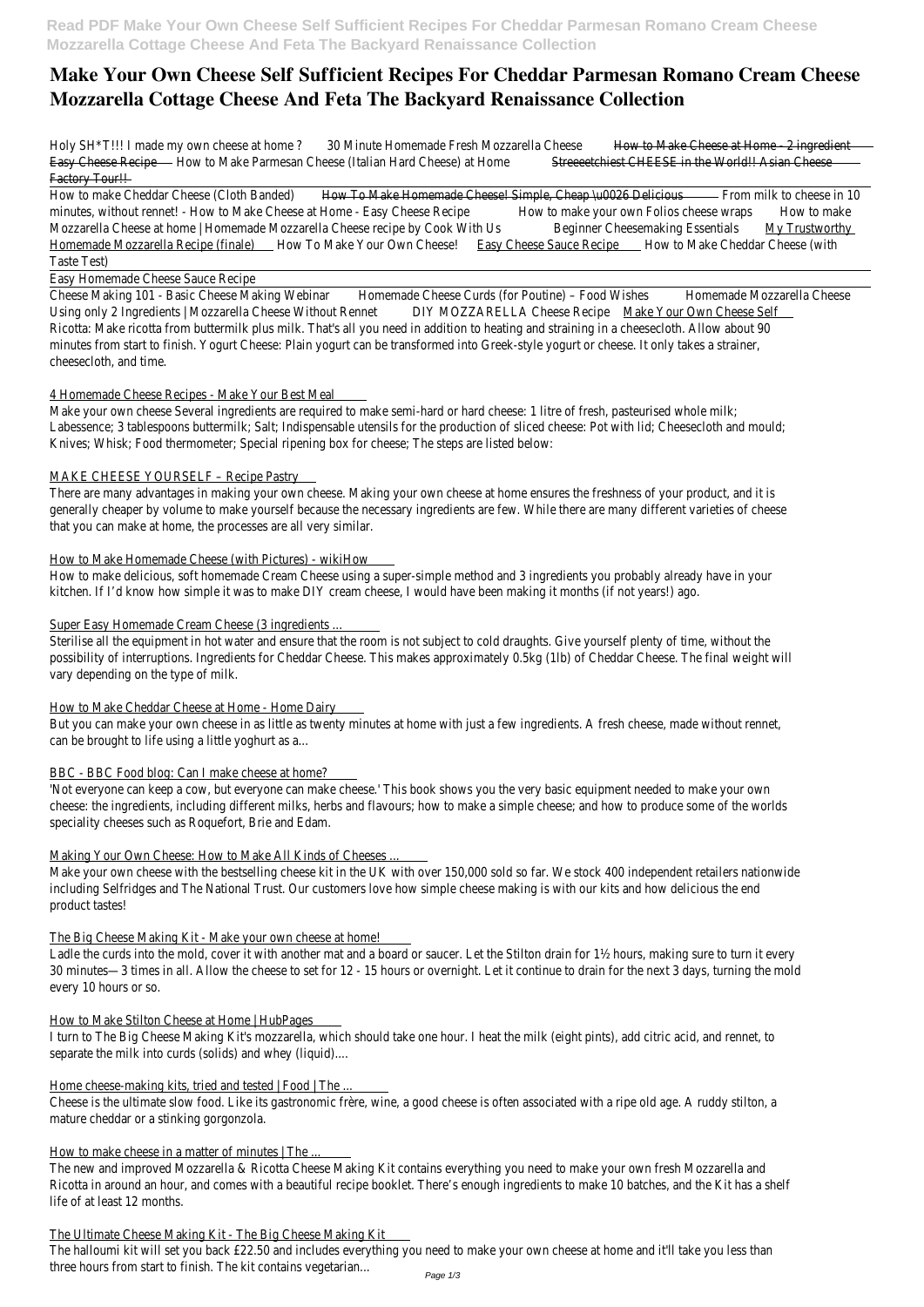**Read PDF Make Your Own Cheese Self Sufficient Recipes For Cheddar Parmesan Romano Cream Cheese Mozzarella Cottage Cheese And Feta The Backyard Renaissance Collection**

#### You can buy a DIY halloumi-making kit so you can make it ...

Create your own luxury gift hamper online today, custom and personalised gift wicker baskets with free UK delivery. Build the ideal pres for birthdays, Christmas or as a corporate gift. Make and design your own bespoke gourmet food, beer or wine hamper from our gourmet selection of sweets, chocolates, cheese and wine

## The Original Create Your Own Hamper Company | Free UK ...

Be creative and make your own hamper! Send a basket full of hand made gifts for family and friends, delivered next day to wherever you need! Login / Register Wish List (0) Contact Us Basket Call: 0870 609 3448 / 01892 529179

Bread. Initial Investment: If your house is completely devoid of sugar, flour, and oil, buying all the bags and bottles you need can cost as much as \$12, especially if you like fancy flour. Cost ...

Make Your Own Cheese: Self-Sufficient Recipes for Cheddar, Parmesan, Romano, Cream Cheese, Mozzarella, Cottage Cheese, and Feta. Paperback – April 22 2015. by Caleb Warnock (Author) 3.5 out of 5 stars 44 ratings. See all 3 formats and editions. Hide other formats and editions.

## Make Your Own Cheese: Self-Sufficient Recipes for Cheddar ...

Pro tips for perfect vegan cheese: Stir the cheese sauce very frequently. Do not walk away from it while cooking. Keep in an airtight co in the fridge for up to 5 days or in the freezer for up to 3 months.; Make sure to measure the ingredients carefully!! Slight changes in t amount of liquid, the agar agar, or the tapioca starch can change the texture of your cheese a lot!

Holy SH<sup>\*T!!!</sup> I made my own cheese at home ? Minute Homemade Fresh Mozzarella Cheese we to Make Cheese at Home - 2 ingredient Easy Cheese Recipe How to Make Parmesan Cheese (Italian Hard Cheese) at H& meecetchiest CHEESE in the World!! Asian Cheese Factory Tour!!

## Make Your Own Hamper - Send a Unique Gift of Hand-picked ...

How to make Cheddar Cheese (Cloth Banded) To Make Homemade Cheese! Simple, Cheap \u0026 Delicibusm milk to cheese in 10 minutes, without rennet! - How to Make Cheese at Home - Easy Cheese Rexipeo make your own Folios cheese wraps to make Mozzarella Cheese at home | Homemade Mozzarella Cheese recipe by Cook Withedishner Cheesemaking Essential My Trustworthy Homemade Mozzarella Recipe (finale) How To Make Your Own Cheese Sauce Sauce RecipeHow to Make Cheddar Cheese (with Taste Test)

## Which Foods Are Actually Cheaper to Make Yourself?

Cheese Making 101 - Basic Cheese Making Webihlamemade Cheese Curds (for Poutine) - Food Wishes memade Mozzarella Cheese Using only 2 Ingredients | Mozzarella Cheese Without ReDINE MOZZARELLA Cheese Recipe Make Your Own Cheese Self Ricotta: Make ricotta from buttermilk plus milk. That's all you need in addition to heating and straining in a cheesecloth. Allow about 90 minutes from start to finish. Yogurt Cheese: Plain yogurt can be transformed into Greek-style yogurt or cheese. It only takes a strainer, cheesecloth, and time.

There are many advantages in making your own cheese. Making your own cheese at home ensures the freshness of your product, and it generally cheaper by volume to make yourself because the necessary ingredients are few. While there are many different varieties of ch that you can make at home, the processes are all very similar.

Sterilise all the equipment in hot water and ensure that the room is not subject to cold draughts. Give yourself plenty of time, without possibility of interruptions. Ingredients for Cheddar Cheese. This makes approximately 0.5kg (1lb) of Cheddar Cheese. The final weight w vary depending on the type of milk.

#### How to Make Cheddar Cheese at Home - Home Dairy

But you can make your own cheese in as little as twenty minutes at home with just a few ingredients. A fresh cheese, made without re can be brought to life using a little yoghurt as a...

#### BBC - BBC Food blog: Can I make cheese at home?

'Not everyone can keep a cow, but everyone can make cheese.' This book shows you the very basic equipment needed to make your ow cheese: the ingredients, including different milks, herbs and flavours; how to make a simple cheese; and how to produce some of the worlds speciality cheeses such as Roquefort, Brie and Edam.

#### Easy Homemade Cheese Sauce Recipe

Make your own cheese with the bestselling cheese kit in the UK with over 150,000 sold so far. We stock 400 independent retailers national including Selfridges and The National Trust. Our customers love how simple cheese making is with our kits and how delicious the end product tastes!

# 4 Homemade Cheese Recipes - Make Your Best Meal

Make your own cheese Several ingredients are required to make semi-hard or hard cheese: 1 litre of fresh, pasteurised whole milk; Labessence; 3 tablespoons buttermilk; Salt; Indispensable utensils for the production of sliced cheese: Pot with lid; Cheesecloth and mou Knives; Whisk; Food thermometer; Special ripening box for cheese; The steps are listed below:

# MAKE CHEESE YOURSELF – Recipe Pastry

# How to Make Homemade Cheese (with Pictures) - wikiHow

How to make delicious, soft homemade Cream Cheese using a super-simple method and 3 ingredients you probably already have in your kitchen. If I'd know how simple it was to make DIY cream cheese, I would have been making it months (if not years!) ago.

#### Super Easy Homemade Cream Cheese (3 ingredients ...

#### Making Your Own Cheese: How to Make All Kinds of Cheeses ...